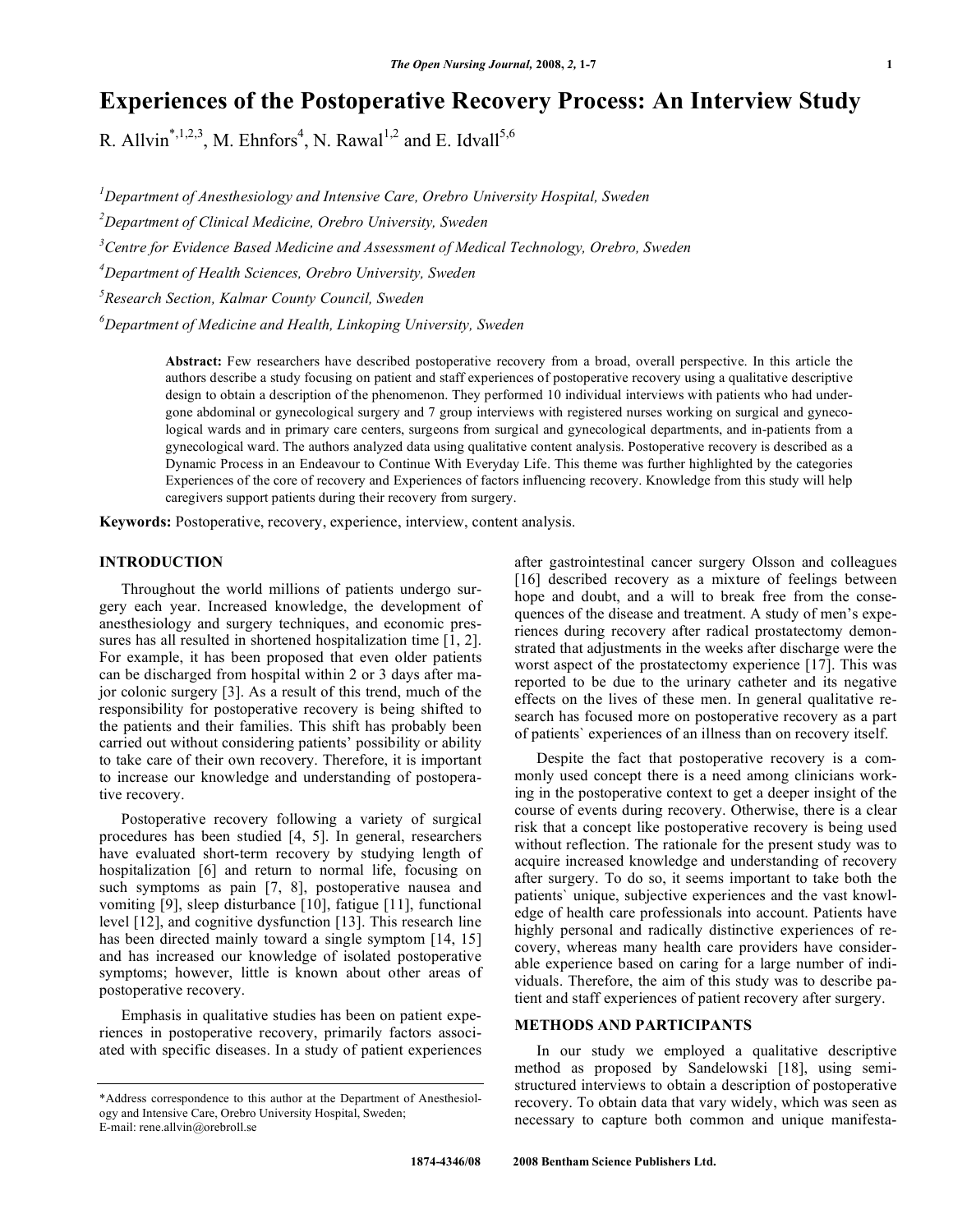tions of postoperative recovery from different perspectives, we used purposeful sampling with maximum variation [18]. In all, 10 individual interviews and 7 focus group interviews (14 patients and 28 staff members) were performed. Ten patients (5 women and 5 men aged 34 to 76 years) who had undergone abdominal or gynecological surgery participated in individual interviews 3 weeks to 1 year post surgery. In addition to these interviews, we conducted seven focus group interviews, one with a group of in-patients from a gynecological ward (4 women aged 43 to 52 years), two with groups of registered nurses from surgical and gynecological wards ( $n = 6 + 6$ ; 11 women and 1 man aged 27 to 52 years), two with groups of registered nurses from primary care in health care centers ( $n = 4 + 4$ ; 8 women aged 39 to 61 years), and two with groups of surgeons from surgical and gynecological departments ( $n = 4 + 4$ ; 5 women and 3 men aged 40 to 56 years).

 We decided that to be included in the study, nurses had to have a minimum of 6 months' experience in surgical, gynecological, or primary health care and physicians had to be surgical or gynecological specialists. Nurses were selected for participation by their head nurse, whereas surgeons were selected by the head of their department at the hospital. Furthermore, the head nurse elected the patients for the group interviews. For the individual patient interviews, we used purposeful sampling to identify respondents according to type of surgery, time since surgery, and gender. Types of surgery were chosen based on the fact that they were considered to require a recovery period after discharge from hospital. Patient informants were to be capable of being interviewed, and both patient and staff informants were to participate voluntarily. Once the informants for the group interviews had been selected, the first author (I) contacted them and provided both verbal and written information. For the individual interviews I wrote a letter and then telephoned a week later and asked if they would be willing to participate, to which all agreed. After this I provided both verbal and written information. All informants were given the opportunity to ask questions.

## **Data Collection**

 The study was carried out at a university hospital in central Sweden. Data were collected during late 2003 and 2004.

## *Individual Interviews*

 I conducted all interviews and asked the respondents to describe their experiences from the day of the surgery until the day of the interview. The main question was Tell me what it has been like to recover from surgery. I asked followup questions to develop or clarify the narrative further. All interviews were audiotaped in the respondent's home  $(n = 4)$ or in a room at the hospital  $(n = 6)$ , depending on the respondent's preference. Interviews lasted between 25 and 60 minutes.

#### *Focus Group Interviews*

 Focus group interviews are especially useful when researchers wish to explore a wide range of opinions, perceptions, and concerns that people have regarding a particular topic [18, 19]. This approach is useful as a data collection method on its own or in combination with other procedures, such as individual interviews [20, 21]. Time was provided at

the start of each interview to clarify information. We used an interview guide with open-ended questions during the interviews so that the moderator could identify topics that had not been discussed and to direct participant dialogue to explore these topics. I was the moderator for all the focus group interviews, whereas the assistant moderators differed. I started the group discussion with the question Tell me what it is like for patients to recover from surgery. To help clarify the topic, I explored it further by repeatedly formulating similar questions from slightly different perspectives. The assistant moderators made notes and observed the group dynamics. After each interview we discussed our impressions and experiences. The interviews, which lasted between 60 and 90 minutes, were audiotaped in secluded rooms at the hospital.

#### **Ethical Considerations**

 This study was planned and implemented based on ethical principles commonly applied in clinical research. All respondents were given written information about the study and informed that participation was voluntary. All respondents gave their informed consent to enrolment in the study and were guaranteed confidentiality. The study was reviewed and approved by the research ethics committee at Orebro University (§ 104-204/03).

#### **Data Analysis**

 In the analysis we aimed to identify parts of the text relevant to providing a description of patient and staff experiences of postoperative recovery. Data were analyzed inductively using the principles of conventional qualitative content analysis described by Hsieh  $& Shannon$  [22], which was carried out in several steps [23].

 The first step was to transcribe the interviews verbatim, which was done by the first author, who had also conducted all the interviews. To become even more familiar with the text and gain a sense of the whole, I read the text several times. Throughout these readings, I made notes on the transcript to document the first impression of what patients and staff were telling in their narratives, focusing on postoperative recovery.

 The next step was to highlight the text that appeared to describe these experiences. These so-called meaning units were put together and constituted the units of analysis, still representing the verbatim words of patients and staff. I then condensed the meaning units into shorter expressions, which remained close to the text, but filtered out irrelevant information. I then coded the condensed meaning units separately at a manifest level of content. I compared the various codes and combined them with each other in an attempt to establish subcategories and categories for the purpose of describing different parts of the experiences of postoperative recovery. At this stage of the analytic process all of the subcategories and categories were put together in a diagram, focusing on recovery, to provide a sense of what the text was saying. The codes, subcategories, and categories were discussed by all authors and revised according to this discussion. Finally, the underlying meaning (i.e., the latent content) was formulated into a theme answering the research question. All authors read parts of the analyzed text, and we reached consensus on the analysis. We also compared the findings once more to the interview transcripts to identify quotations that best ex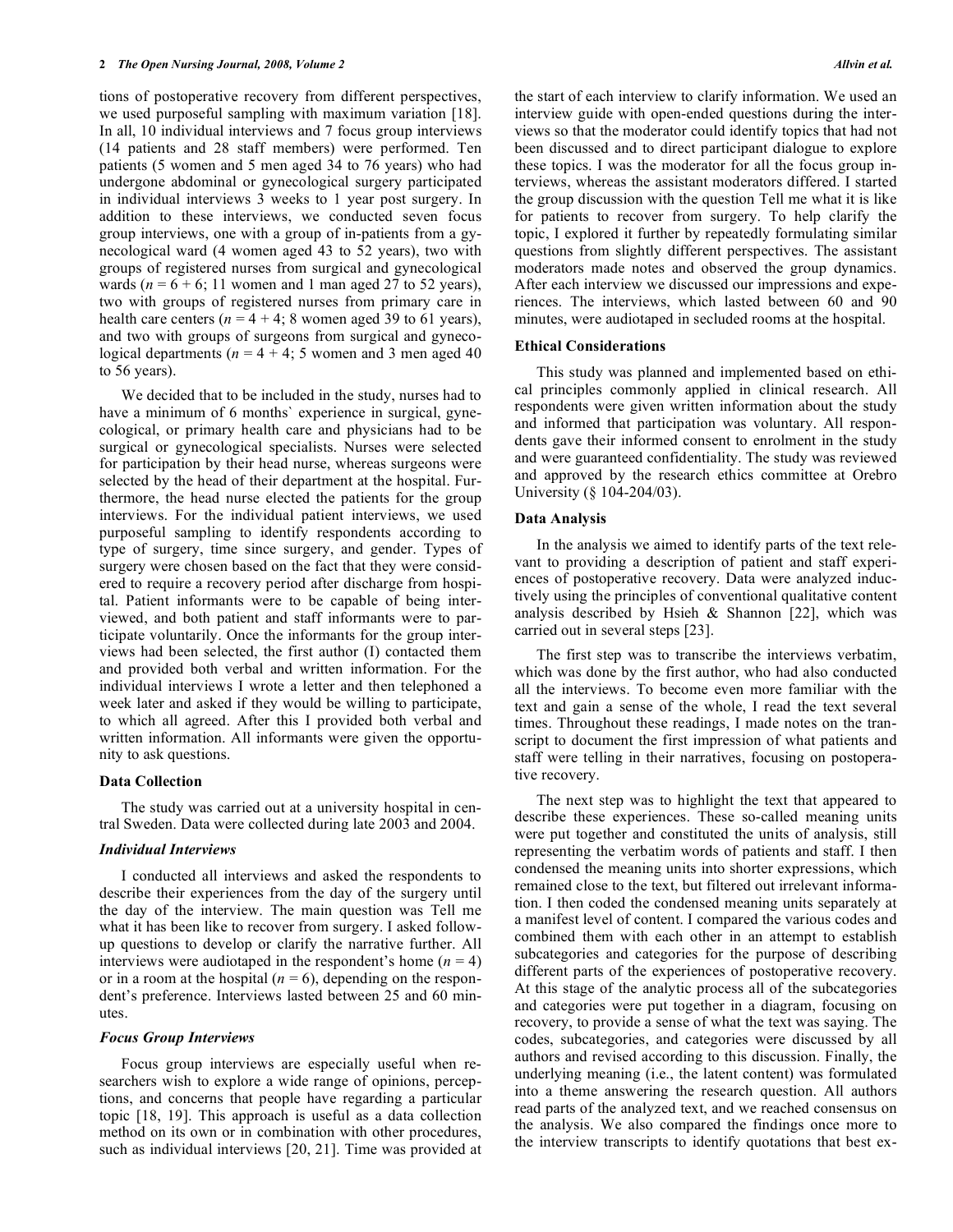emplified the findings. Throughout the analysis process described above, there was constant back-and-forth movement between different parts of the text.

# **RESULTS**

 Patients and staff described postoperative recovery as A Dynamic Process in an Endeavor to Continue With Everyday Life. This constituted the overall theme based on two categories: Experiences of the core of recovery, with the subcategories unpleasant physical symptoms, disturbances in emotional well-being, a period of regaining functions, and a period of reestablishing activities; and Experiences of factors influencing recovery, with the subcategories antecedents to recovery, time to recover, support and encouragement, regular appropriate information, and setbacks during recovery. These findings are presented in the following text with representative quotations used to illustrate the findings.

# **A Dynamic Process in an Endeavor to Continue With Everyday Life**

 The overall theme of postoperative recovery can be understood as a process extended over a time when individuals were striving and struggling to gain independence and return to everyday life. The essence of the recovery process was a desire to decrease unpleasant physical symptoms and reach a level of emotional well-being as well as regain functions and reestablish activities. The regaining of functions was more like a passive course of events that was out of the individual's control, whereas reestablishing activities entailed conscious acts. Even if the postoperative recovery process extended over several months, it was still a limited period. In this context, the initial condition before surgery was considered as everyday life. This everyday life was interrupted by the surgical procedure and by the recovery process, which started immediately after surgery. The return to everyday life after the recovery process was not always a life that was comparable to life before the surgery.

 Although it was easy to specify the start of the recovery process, it was more difficult to determine an achieved condition as the end, as the achieved condition could involve changes compared to the initial condition. The postoperative recovery process was influenced by diverse factors that could affect recovery in a positive or a negative direction. Our understanding of this process is further illustrated in Fig. (**1**).

# **Experiences of the Core of Recovery**

 Experiences of unpleasant physical symptoms and disturbances in emotional well-being as well as a period of regaining different functions and a period of reestablishing activities were essential parts of the postoperative recovery process.

#### *Unpleasant Physical Symptoms*

 A number of physical symptoms occurred after surgery. Pain and nausea were almost exclusively associated with the early recovery phase during hospitalization. These symptoms were experienced as uncomfortable and complicated the mobilization process. For those who experienced postoperative pain, effective pain treatment was felt to reduce the unpleasant sensation and made it possible to get out of bed and reestablish various activities. Some informants reflected on the fact that they did not experience pain and were convinced that it was due to the standard pain treatment provided. As well, constipation and diarrhea were problematic both during hospitalization and after discharge. These symptoms were often unexpected and experienced as extremely uncomfortable. A symptom occurring mainly after participants had returned to regular activities and work was fatigue, which was expressed as feelings of weakness and fragility with a lack of strength and energy.

 "Many patients say that they do not understand where their strength has gone. We may experience them as recovered at discharge. However, when talking with them a few weeks later, some of them say that it took a long time to get their strength back. That is included in recovery".

# *Disturbances in Emotional Well-Being*

 During hospitalization issues such as wound, drainage and different types of tubes caused anxiety and fear, all of which resulted in an unwillingness to participate in the mobilization process. Uncertainty about the future and anxiety about the diagnosis were reported regardless of whether the uncertainty or anxiety had its origin in a real event or whether it was a general anxiety that was caused by experiencing a serious illness. The major portion of the emotional reactions, however, appeared during a later phase, when the physical condition was under control. During the early recovery phase, a great deal of attention from family and friends was noted. However, this attention could decrease over time, even to the point where patients felt abandoned,



**Fig. (1).** The postoperative recovery process.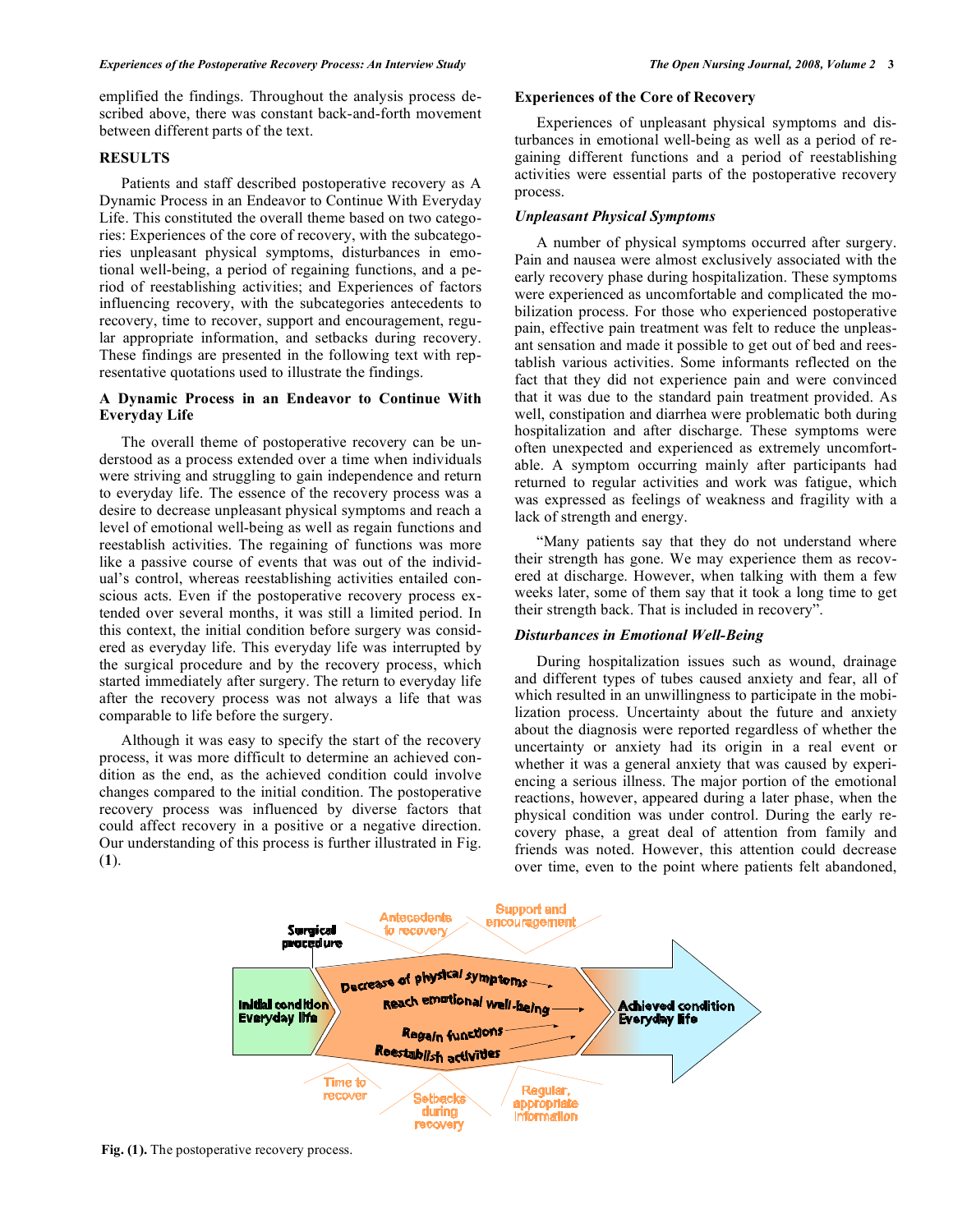which resulted in dispirited and disengaged feelings. These feelings were also reported by patients with various types of serious diseases. This emotional suffering represented an existential aspect of the postoperative recovery process.

 "In the beginning, my illness was the main topic. Everyone I knew talked with me, and with each other about my situation. But after a while, it seemed that the only person who was concerned with my illness was me".

#### *A Period of Regaining Functions*

 Regaining different functions was described as a prerequisite to reestablishing preoperative activities. During hospitalization it mainly included basic functions such as urination, bowel function, and intake of fluid and food. Resuming normal bowel function was described as being surprisingly troublesome. During a later phase, the descriptions related more to regaining muscle strength to be able to manage exercising, lifting heavy things, and practicing outdoor activities. The regaining of functions took place over an extended period, which involved a successive weaning from dependency on support from others.

 The prerequisites to regaining functions varied. For some individuals the recovery process led to improved functioning. "Orthopedic patients are very happy with their new hip joints. There is an obvious change in their life. This is what I call 'real recovery' - when you can see a significant difference in the patient's life." Other patients never fully recovered their preoperative functions.

 Apart from physical functions, the importance of regaining social functions, such as returning to the role of parent, spouse, or workmate was emphasized. This was reported to occur later than the regaining of physical functions.

## *A Period of Reestablishing Activities*

 The reestablishment of activities had to be adjusted to fall in line with the patients` actual capacity. To initiate this process, the individual required strong self-discipline. During hospitalization such discipline mainly involved successive progress in the areas of mobilization, toileting, and personal hygiene. After hospital discharge, other activities were successively performed, starting with indoor exercise, before the patients gained the courage to leave the house. After a while the indoor exercise was supplemented with other activities (e.g., playing golf or tennis).

 "When I returned home, I went for walks. In the beginning, I did not take long walks. I was always completely exhausted after my walks, but still every day I managed to increase the distance by a few meters".

 As with the regaining of functions, the reestablishment of activities took place over an extended period involving a successive weaning from dependency on the support of others.

# **Experiences of Factors Influencing Recovery**

 Several factors were described as important in influencing recovery. Antecedents to recovery, the time required to recover, support and encouragement, regular appropriate information, and setbacks during recovery were all thought to affect the recovery process in positive or negative directions.

#### *Antecedents to Recovery*

 Factors concerning the patient's status or situation before surgery, such as age, preoperative physical status, diagnosis, and type of surgery, were thought to be important antecedents to recovery. Diagnosis and prognosis were believed to affect an individual's desire to participate during recovery. In line with this notion, the demands and expectations placed on severely ill patients were not as high as they were for other patients. Recovery was also reported to vary depending on whether surgery was performed on an elective or acute basis. Furthermore, personal preoperative factors such as previous experience of postoperative recovery were noted to have either positive or negative influences. Positive experiences were viewed as helping individuals deal more effectively with the challenges of their next encounter with healthcare. At the same time, previous negative experiences of surgery were thought to transform into a positive experience if these negative experiences did not recur after the new surgery. Positive preoperative expectations about surgery outcome were also reported as important. "I looked forward to being rid of these bleedings, as they were extremely difficult to deal with". In this context the importance of having realistic expectations was stressed.

#### *Time to Recover*

 An important factor concerned the time necessary to recover, both in hospital and after discharge. The importance of being discharged when individuals felt ready to return home was stressed. "I think it is of utmost importance that you are ready for this decision [discharge]." During the late recovery phase the possibility of being on sick leave was described as a determining factor. During sick leave patients were able to plan the day based on personal needs and wishes. After returning to work, they had to adapt to a predetermined schedule. Recovery was considered to take a long time even if the process was progressing well.

 "Take some of our patients. The wound is healed, the food intake is no problem, their bowel function is fine and they manage to take long walks. Yet, when these patients visit us three months after surgery, it becomes clear that they did not return to their pre-surgery level".

# *Support and Encouragement*

 During hospitalization support came mainly from staff members, who worked to create optimal condition for recovery and encourage patient participation. The importance of listening and being sensitive to individual needs as well as motivating and helping patients use their own resources and capacity was stressed. After discharge a shift occurred in which encouragement and support now came chiefly from family, friends, and colleagues. It was reported that staff had limited experiences regarding the late phase of postoperative recovery. "I believe postoperative recovery includes much more than the things we experience." Furthermore, it was described that many patients have no contact with the hospital or the primary health care center after being discharged. Having the possibility of maintaining contact with health care providers through telephone calls and visits to the primary care center was considered important to patients` inner sense of security after discharge.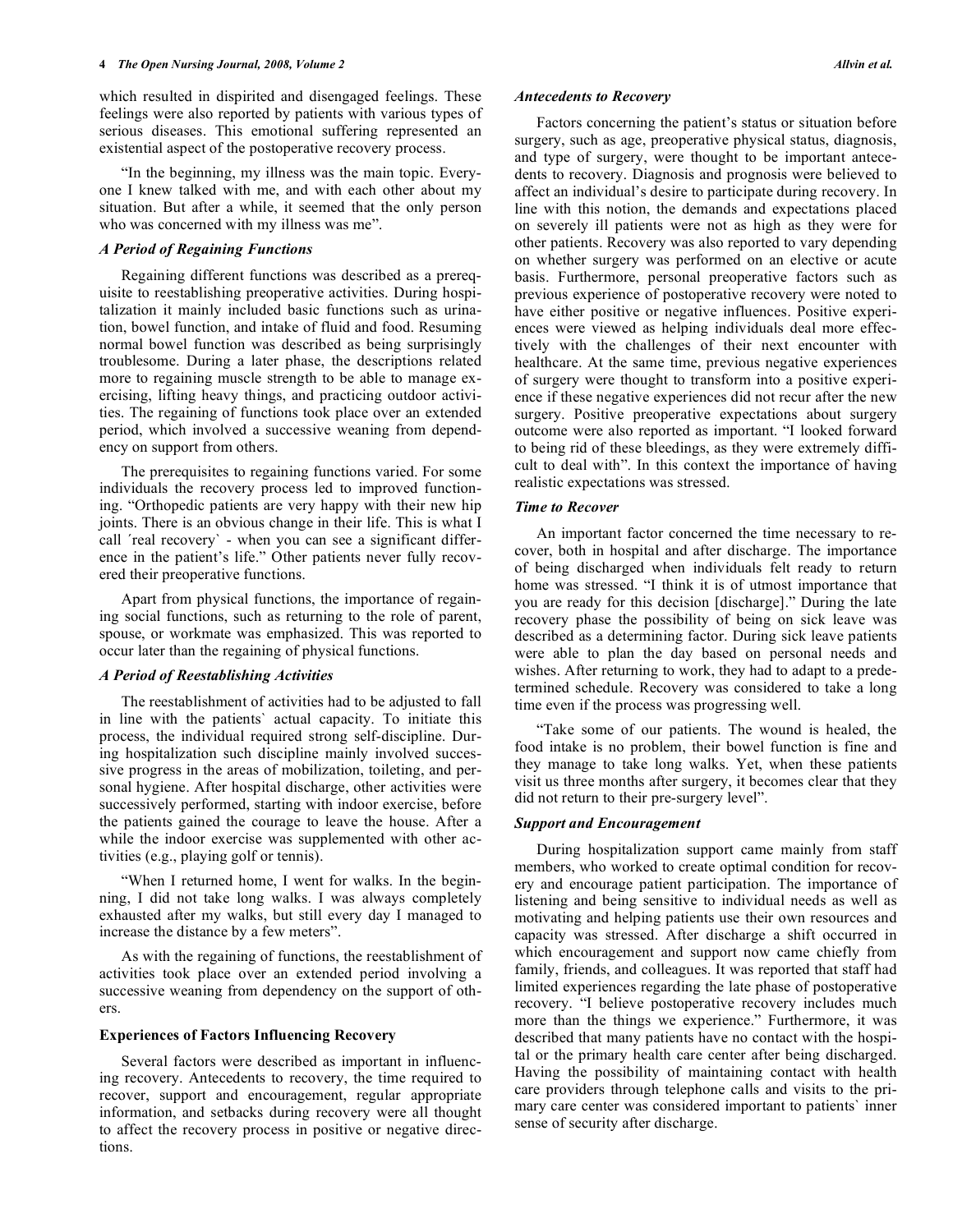The recovery process took place in different environments. The hospital was described as a safe setting where support and help were readily available. In hospital the patients were allowed to identify themselves as being ill, which made it easier to get the peace and quiet needed for recovery. Some informants reported that the hospital environment was adjusted to ill persons based on the design of, for example, the beds and toilets. However, others, who found the beds uncomfortable and thus inappropriate for sick persons, contradicted this statement. The hospital was also described as a strange environment with various odors and lighting. It was depicted as a place where it could be difficult to relax because one was constantly surrounded by unknown and ill persons. "It is not particular uplifting when everyone you see has an ailment or disease". It was reported that the recovery process was normally faster in the home environment if there was some form of help and support, which, however, was not always the case.

## *Regular Appropriate Information*

 Adequate information, given according to individual needs and the person's ability to understand, was thought to be of the utmost importance for successful postoperative recovery. The informants also pointed out the importance of receiving information at the right time.

 "When one is affected by drugs, it is difficult to think clearly. I believe I would have had quite different questions and reflected about the situation differently if I were given a few more days to recover".

 The informants also pointed out the need to have information repeated. To obtain information about what is planned and then experience that the plans was actually carried out was seen as positive and crucial to the recovery process. Accounts of negative experiences included receiving misleading information or contradictory information from different sources. The possibility of obtaining information from other patients with similar experiences was stressed, and participants also noted that information could be acquired from the Internet.

# *Setbacks During Recovery*

 Setbacks, such as complications and unexpected events, delayed the recovery process. Some examples of complications were bleedings, wound infections, intestinal paralysis, and pneumonia but also included injuries caused by the surgery itself (e.g., neurological damage resulting in permanent impairment). The fact that the surgical procedure turned out to be more extensive than expected was interpreted as being very frustrating and a major setback. "They had opened me twice as much as I had originally expected. It was a great shock for me to discover that the stitches went all the way up to my sternum." Suffering from another illness or disorder during the recovery period was also reported as a reversal, even if it was not linked directly to the surgery.

## **DISCUSSION**

 This study reports on the overall recovery of patients in the current climate of shorter hospital stay following surgery. The study findings contribute to an increased understanding of postoperative recovery by emphasizing that it is a dynamic process during which individuals experiences subjective sensations whose existence and intensity vary over time. This increased understanding could contribute to a more personal care. Furthermore, the findings emphasizes that the recovery process is influenced by several factors unrelated to the type of surgery. This knowledge could increase the awareness among staff about the possibilities to affect the recovery process according to individual needs. The study findings elucidate the need not only to focus on surgery outcomes (such as length of hospitalization and the decrease of isolated symptoms) but also to have a broader overall perspective when studying postoperative recovery. Some of the findings, for example the return to normal everyday life focusing on specific symptoms [7, 9] and regaining functions [12], have been delineated earlier. Previous studies have focused mainly on short-term recovery after day surgery [24, 25], recovery during hospitalization [26], and recovery up to some weeks after discharge [27]. However, our findings demonstrate that the recovery process is extended over a longer period. During this period patients are mainly responsibly for their own recovery.

 The recovery process constituted a path starting immediately after surgery and extending until the patient achieved independence in the activities of daily life and returned to everyday life. This is in accordance with the surgery trajectory discussed by Lawler [28] as demonstrated by turning points or recovery indicators. A question that should bed addressed is whether it is possible to define a standard achieved condition on an individual or group level after the recovery process has ended. Patients that, for example, have had a hip or knee replacement hope to achieve a physical function that is far better than before surgery. On the other hand, there might be situations where the patient will never return to the preoperative initial condition. There is great individual variation regarding level of independence or dependence in what we have called everyday life. In line with this reasoning, it is difficult to define an end point for recovery after surgery.

 Our findings demonstrate that the postoperative recovery path was influenced by several factors unrelated to the type of surgery. In a previous study Wagner and colleagues [29] demonstrated that patients had quite different approaches to and strategies for dealing with recovery after hysterectomy. They suggested that this complicates the idea of having standardized plans for giving advice and guidance. Regarding further development of postoperative care, it is necessary to be familiar with the overall recovery process and integrate this with the knowledge of procedure-specific recovery needs. It has been suggested that a multidisciplinary collaboration between surgeons, nurses, anesthesiologists, and physiotherapists is a prerequisite to achieving improvements in perioperative care [30]. Yet, the major part of the recovery process takes place after leaving the hospital [3, 6] implying that the responsibility for recovery has been shifted from health professionals to the patients and their families. If patients are expected to be active in their own recovery, rather than relinquishing control to professional caregivers, there is a need for ongoing support during the recovery process, both at the hospital and after discharge. In the study referred to above of women's experiences of short hospital stays after an abdominal hysterectomy, Wagner and colleagues reported that these women managed their physical situation well but needed the opportunity to communicate with staff after dis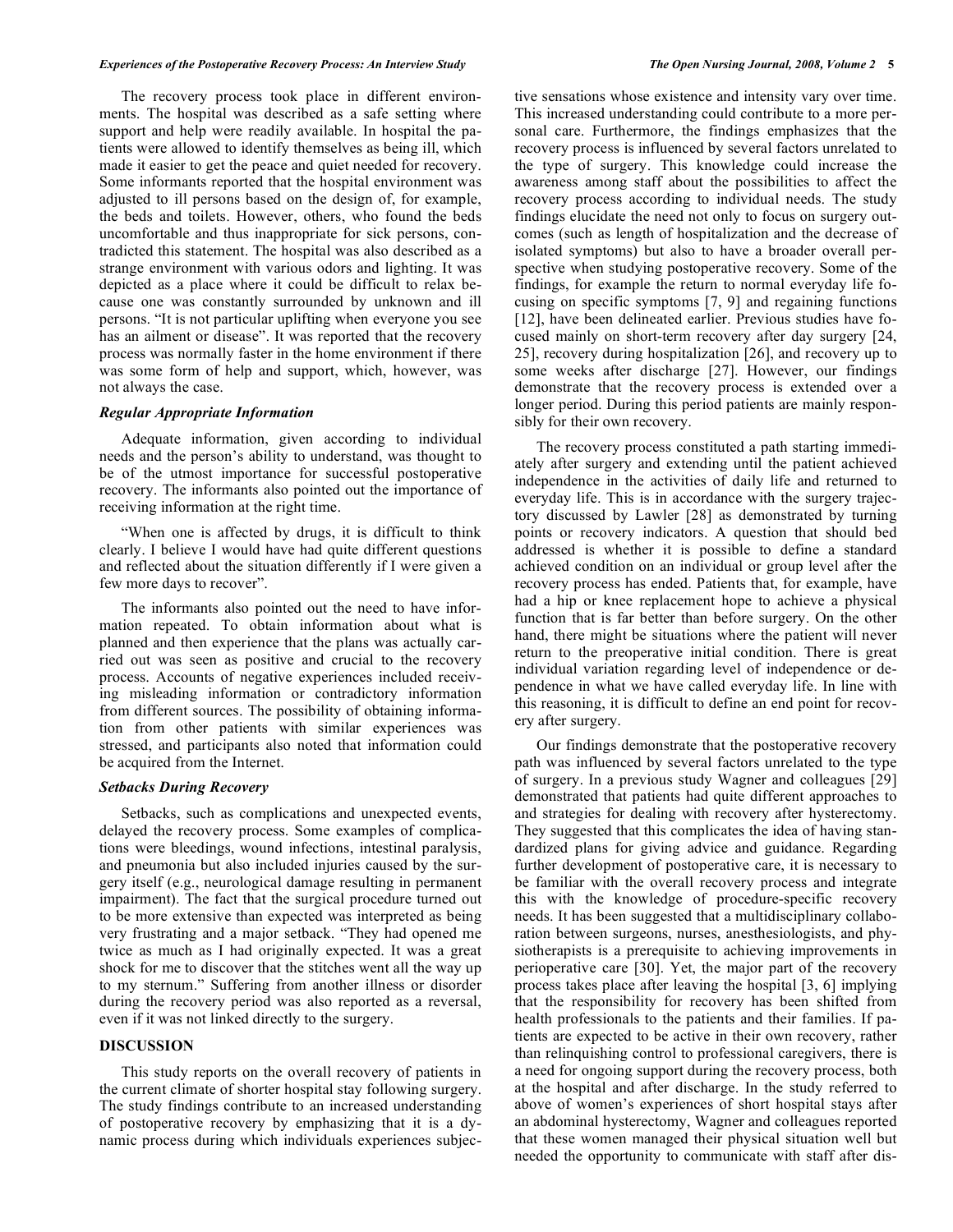charge. The importance of appropriate information on postoperative recovery has been underlined in several studies [17, 31, 32]. However, our findings indicate that staff has only limited insight into the things patients experience during the recovery process after discharge. Without appropriate knowledge of the patient's needs and wishes after leaving hospital, it is difficult to give adequate support. We consider it the responsibility of the members of the health care team to inform, treat, support, and understand surgical patients during their recovery after surgery.

 Besides the experiences of the core of the recovery, the knowledge generated from this study demonstrates that there are several ways of influencing the postoperative recovery process, such as support and encouragement from staff and family, being given the time to recover, and receiving regular appropriate information. This knowledge could be used to outline strategies for support and follow-up activities during postoperative recovery.

 Our study agrees with a concept analysis stating that postoperative recovery is an energy-requiring process of returning to normality, including physiological, psychological, and social recovery as well as a return to previous habits [33]. The similarities between these findings concern, for example, the existence and complexity of different dimensions of postoperative recovery. However, this study provides additional knowledge by including a longterm perspective, showing that the recovery process is extended over a long time during which patients have to take care of their own recovery. Furthermore, it describes more than the core of recovery by elucidating that the recovery process is exposed to a variety of influencing factors. These two studies complement each other in their effort to increase our knowledge and understanding of postoperative recovery.

 The findings from this study could also be understood in relation to Levine's [34] conservation model, which focuses on individuals as holistic beings and identifies adaptation as the process by which the wholeness, or the integrity, of the individual is maintained. Four conservation principles – conservation of energy, personal integrity, structural integrity, and social integrity – are facilitating the adaptation process. The unpleasant physical symptoms and disturbances in emotional well-being described in this study (e.g., fatigue, pain, anxiety, and depression) as well as the regaining of functions and reestablishment of activities could be assumed to have effect on energy and personal, structural, and social integrity. Together these factors are related to a return to wholeness. The conservation principles could be used, singly or together, to identify interventions with the goal of maintaining the person's wholeness during the postoperative recovery process.

 To acquire a wide variety of experiences, we viewed it as necessary to take the subjective experiences of patients and the professional knowledge of various health care personnel into account. Consequently, we decided to combine staff and patient interviews, even though it resulted in a large amount of data. The choice of method offered good possibilities to describe the experiences of patients and staff with regard to postoperative recovery. There is a lack of studies examining postoperative recovery from a longterm perspective. In an effort to obtain a broad description of postoperative recovery, including both a time perspective and experiences, we

decided to use a wide time range, between 3 weeks and 1 year after surgery, in the individual interviews. This seems to be a long time interval, and the question could be raised as to whether it is possible to remember experiences several months later. However, the participants were able to describe their experiences during the recovery process in detail. To undergo surgery and recover from it seemed to be a strong experience. The participants that had a longer time perspective appeared to have reflected on their situation compared to those who had undergone surgery more recently. The patients who participated in one of the focus group interviews were still hospitalized. The fact that it was close to the surgery, within just a few days of postoperative experiences, might have affected their capacity to interact with each other. This group was more focused on telling their own individual stories than sharing and discussing their experiences.

 To address how the findings could be transferred to other groups or contexts, we have provided a thorough description of the selection and characteristics of participants, data collection, and analysis. To help ensure trustworthiness, participants with various experiences and perspectives were chosen [23]. Our claim is that this study design has provided a straight summary description [18] of postoperative recovery. Finally, we believe that this understanding of the recovery process could be of value for caregivers in a variety of health care systems, such as postanesthesia care units, surgical wards, and primary health care settings in their efforts to support their patients during recovery after surgery.

#### **CONCLUSION**

 We have learned from this study that postoperative recovery is a dynamic process extended over a period when individuals experience a variety of subjective sensations. Putting this knowledge into practice is a prerequisite for discharge planning and support of the ongoing recovery process at home. These findings elucidate the need to have a broad, overall perspective when studying postoperative recovery. However, it also raises new questions. We are at present conducting a study with the purpose of identifying the recovery process after different surgical procedures.

#### **ACKNOWLEDGEMENT**

 The authors would like to thank the Centre for Health Care Sciences at Orebro University Hospital for valuable advice and support.

## **REFERENCES**

- [1] Bosch F, Wehrman U, Saeger HD, Kirch W. Laparoscopic or open conventional cholecystectomy: clinical and economic considerations. Eur J Surg 2002; 168(5): 270-7.
- [2] Kehlet H, Dahl JB. Anaesthesia, surgery, and challenges in postoperative recovery. Lancet 2003; 362(9399): 1921-8.
- [3] Basse L, Hjort Jakobsen D, Billesbolle P, Werner M, Kehlet H. A clinical pathway to accelerate recovery after colonic resection. Ann Surg 2000; 232(1): 51-7.
- [4] Bay-Nielsen M, Thomsen H, Andersen FH, *et al*. Convalescence after inguinal herniorrhaphy. Br J Surg 2004; 91(3): 362-7.
- [5] Khan F, Disler P. Multidisciplinary rehabilitation interventions for joint replacement at the knee and hip for arthropathies. (Protocol). The Cochrane Database of Systematic Reviews, Issue 1. Art. No.: CD004957. DOI: 10.1002/14651858.CD004957.pub2. 2005.
- [6] Basse L, Jakobsen DH, Bardram L, *et al*. Functional recovery after open versus laparoscopic colonic resection: a randomized, blinded study. Ann Surg 2005; 241(3): 416-23.